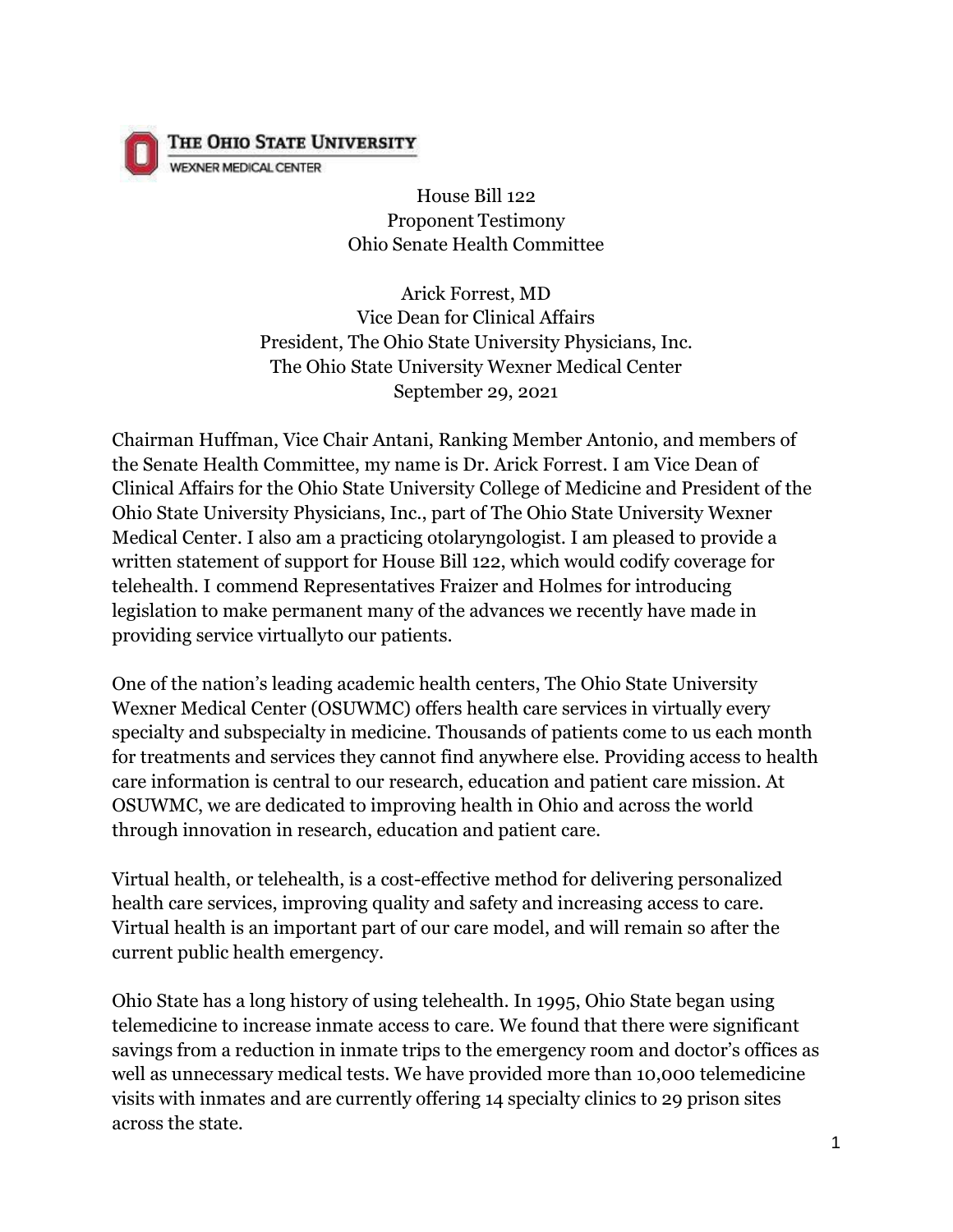In 2011, the OSUWMC Comprehensive Stroke Center began tele-stroke services across the state – offering the highest level of timely, evidenced-based stroke care regardless of where someone lives.

In 2013, Ohio State psychiatrists began providing tele-behavioral health services for emergency department patients. Timely patient evaluation decreases length of stay, prevents escalation of psychiatric issues, and increases the number of patients that can be discharged to home instead of being admitted to a psychiatric facility.

Before the current pandemic, our primary care physicians (PCPs) and specialty areas, including dermatology, pulmonology, gastroenterology, hepatology, congestive heart failure, and otolaryngology, were all using telehealth.

Experience with telehealth prepared us well to respond to patients' needs during the COVID-19 pandemic. Telehealth has expanded exponentially, by necessity, to ensure that patients still have access to needed care while in person visits were not possible. Through flexibility provided through Medicaid and Medicare waivers, and corresponding coverage from private insurers, eighteen months ago we dramatically increased our care provided through virtual means – including through our MyChart online application that supports live video visits and email - and through telephone calls.

Our shift to telehealth was particularly critical at the time to ensure that we could handle routine or acute care for older or at-risk patients, including those with chronic conditions, without risking a visit to a medical office.

While many have returned to in-person appointments, virtual visits have become part of our standard practice and many patients appreciate the convenience and ease of telehealth visits for their care. Telehealth has quickly become a normal way of providing care to our patients, across types of providers and conditions – from primary care to specialty care and disease management.

OSUWMC jumped from 134 video visits and 39 telephone appointments during January and February 2020 to more than 724,000 visits, in all modalities, from March 2020 to today. Across all telehealth modalities (video, telephone, eVisit, eConsults, telestroke), 2,239 providers have delivered virtual care at OSU Wexner Medical Center. While we peaked at 2,989 visits per day in May 2020, we still average 1,020 per day.

Since we have expanded telehealth visits, our no-show and late cancellation rates have dropped among our entire patient population, but particularly for Medicaid participants as transportation is a major barrier in seeking medical care for this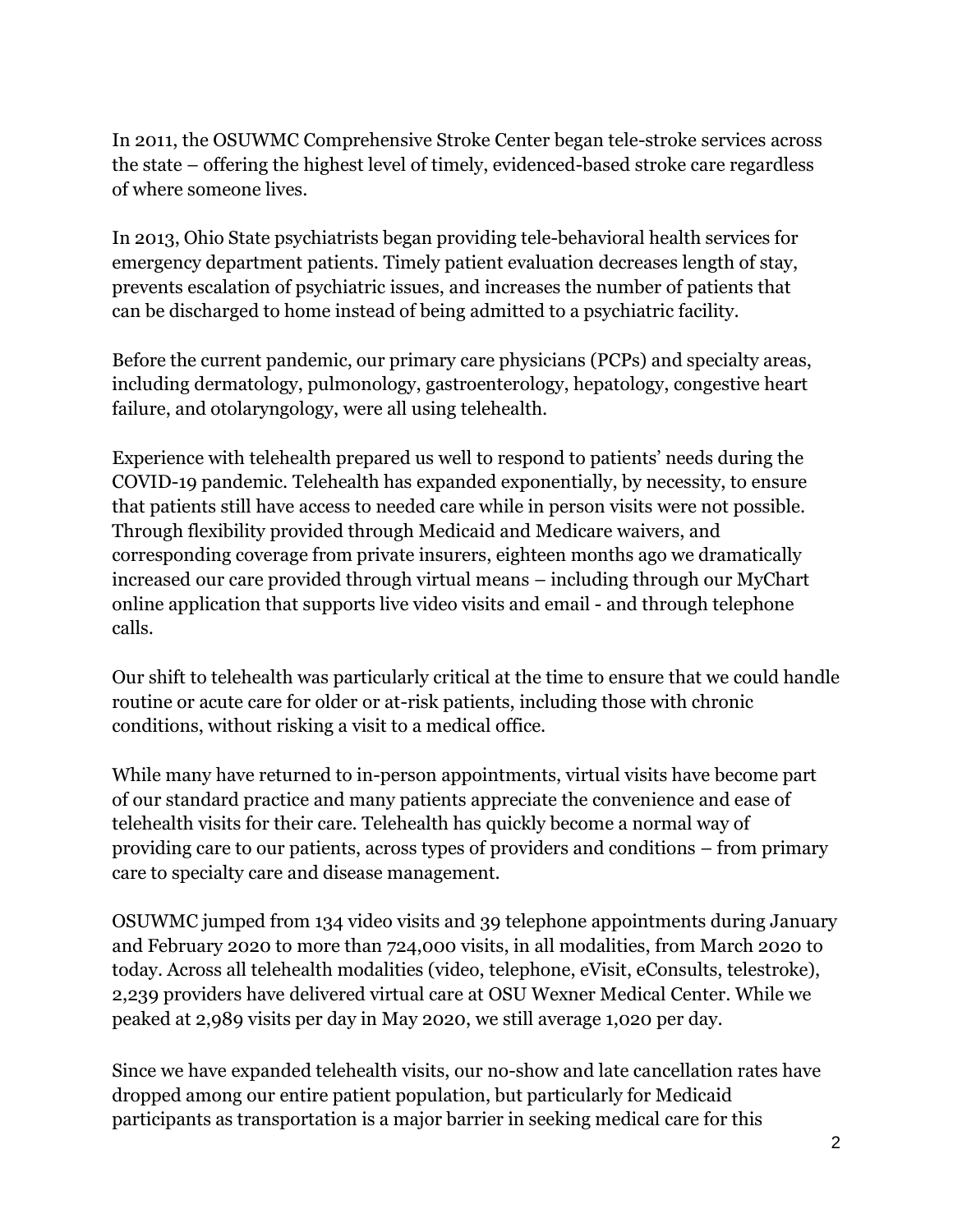patient population.

While telehealth is clearly increasing access to care, particularly for individuals with barriers to care such as transportation, it also can save patients money as compared to coming to an in person visit. A virtual visit can save patients the cost of gas, parking, lost wagesand/or childcare, which for some patients is not insignificant. OSUWMC has seen telehealth patients from all 88 Ohio counties. We calculate that we have saved Ohioans almost 26 million miles of travel and 1.16 million gallons of gas, equivalent to 27,686 home's energy use for one year or about 28 billion smartphone charges. In the process we've also avoided about 20 metric tons of physical waste.

We are pleased that House Bill 122 would codify some of the practices that have been put in place on an emergency and now permanent basis through Medicaid. While we support the steps the Department of Medicaid has taken, enactment of HB 122 will create a consistent approach to the regulation of telehealth across types of providers and public and private coverage.

We strongly support the bill's expanded list of providers who are eligible to provide care through telehealth, codifying coverage for both Medicaid and private plans, and providing for expanded behavioral health and substance use disorder services via telehealth. Further, OSUWMC supports the protection of the coverage parity included in current law.

We particularly appreciate the sponsors' willingness to add to the bill providers that were not included in the legislation considered last General Assembly. We specifically support the inclusion of pharmacists, genetic counselors, and optometrists.

As important parts of the care team, pharmacists provide significant assistance in medication management and chronic disease management through consult agreements with physicians. Genetic counselors actively work with our cancer program patients, maternal/fetal medicine, cardiac care and more. Their patient consultations can be done by remote means and should be permitted to do so. And optometrists are able to utilize technology for remote patient monitoring and followup care.

We also appreciate the sponsors' work to clarify that audio-only visits are covered by private plans through the legislation, in addition to video visits. While 60 percent of our visits are video, some of our patients do not have devices that allow for video visits or do not yet have sufficient broadband access to accommodate video visits. In many ways, the digital divide has become a social determinant of health. Further, some patients, for a variety of reasons, are not comfortable with the video technology or